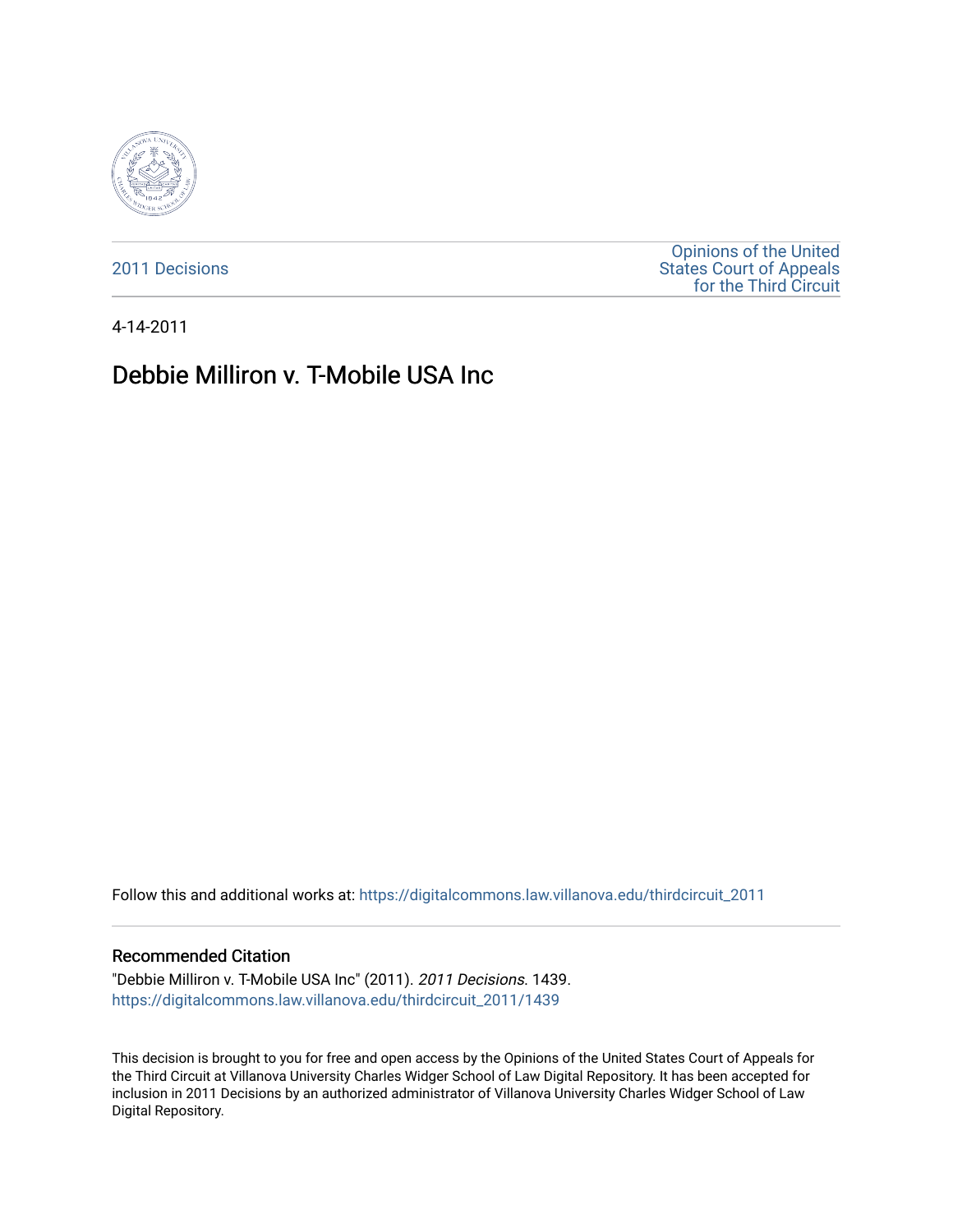#### NOT PRECEDENTIAL

## UNITED STATES COURT OF APPEALS FOR THE THIRD CIRCUIT

\_\_\_\_\_\_\_\_\_\_\_\_

No. 09-4033 \_\_\_\_\_\_\_\_\_\_\_\_

DEBBIE MILLIRON, individually and on behalf of all others similarly situated

v.

#### T-MOBILE USA, INC.

# LAW OFFICE OF SCOTT A. BURSOR; FARUQI & FARUQI, LLP; GILMAN & PASTOR, LLP; MAGER & GOLDSTEIN, LLP,

Appellants

(Pursuant to Rule 12(a), Fed. R. App. Proc.) \_\_\_\_\_\_\_\_\_\_\_\_

> No. 09-4034 \_\_\_\_\_\_\_\_\_\_\_\_

DEBBIE MILLIRON, individually and on behalf of all others similarly situated

v.

## T-MOBILE USA, INC.

# GARY HELLMAN; TAMARA RUIZ; MARGARET GRIPALDI; MARGARET SCHWARZ,

Appellants

(Pursuant to Rule 12(a), Fed. R. App. Proc.)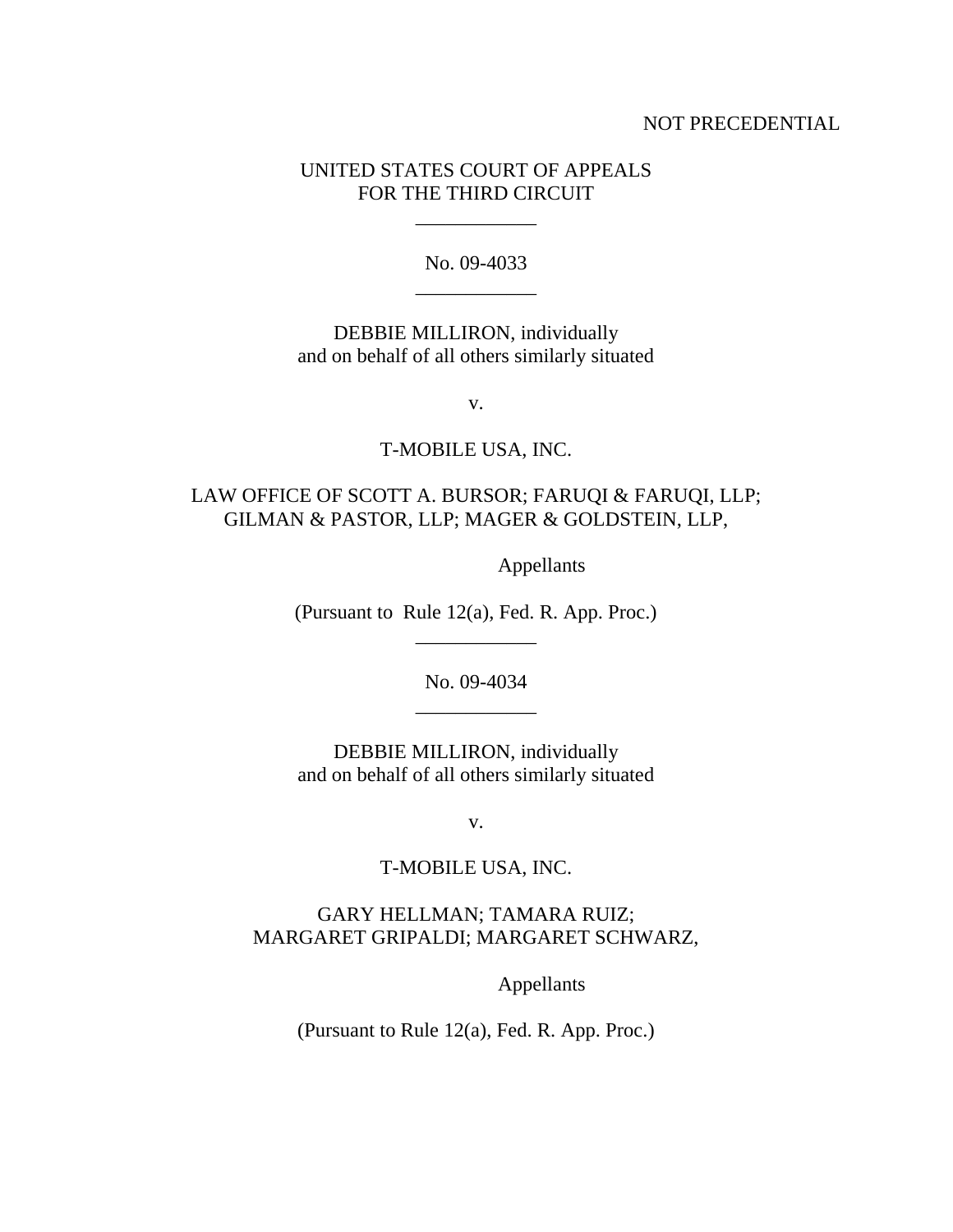#### No. 09-4035 \_\_\_\_\_\_\_\_\_\_\_\_

\_\_\_\_\_\_\_\_\_\_\_\_

## DEBBIE MILLIRON, individually and on behalf of all others similarly situated

v.

## T-MOBILE USA, INC.

# BRAMSON, PLUTZIK, MAHLER & BIRKHAEUSER; FRANKLIN & FRANKLIN; LAW OFFICES OF ANTHONY A. FERRIGNO; REICH, RADCLIFFE & KUTTLER; LAW OFFICES OF CARL HILLIARD; CUNEO, GILBERT & LADUCA; LAW OFFICES OF JOSHUA DAVIS,

Appellants

(Pursuant to Rule 12(a), Fed. R. App. Proc.) \_\_\_\_\_\_\_\_\_\_\_\_

On Appeal from the United States District Court for the District of New Jersey (D.C. No. 2-08-cv-04149) District Judge: Honorable Jose L. Linares

\_\_\_\_\_\_\_\_\_\_\_\_

Submitted Pursuant to Third Circuit LAR 34.1(a) April 13, 2011

Before: FISHER, JORDAN and COWEN, *Circuit Judges*.

(Filed: April 14, 2011) \_\_\_\_\_\_\_\_\_\_\_\_

# OPINION OF THE COURT \_\_\_\_\_\_\_\_\_\_\_\_

FISHER, *Circuit Judge*.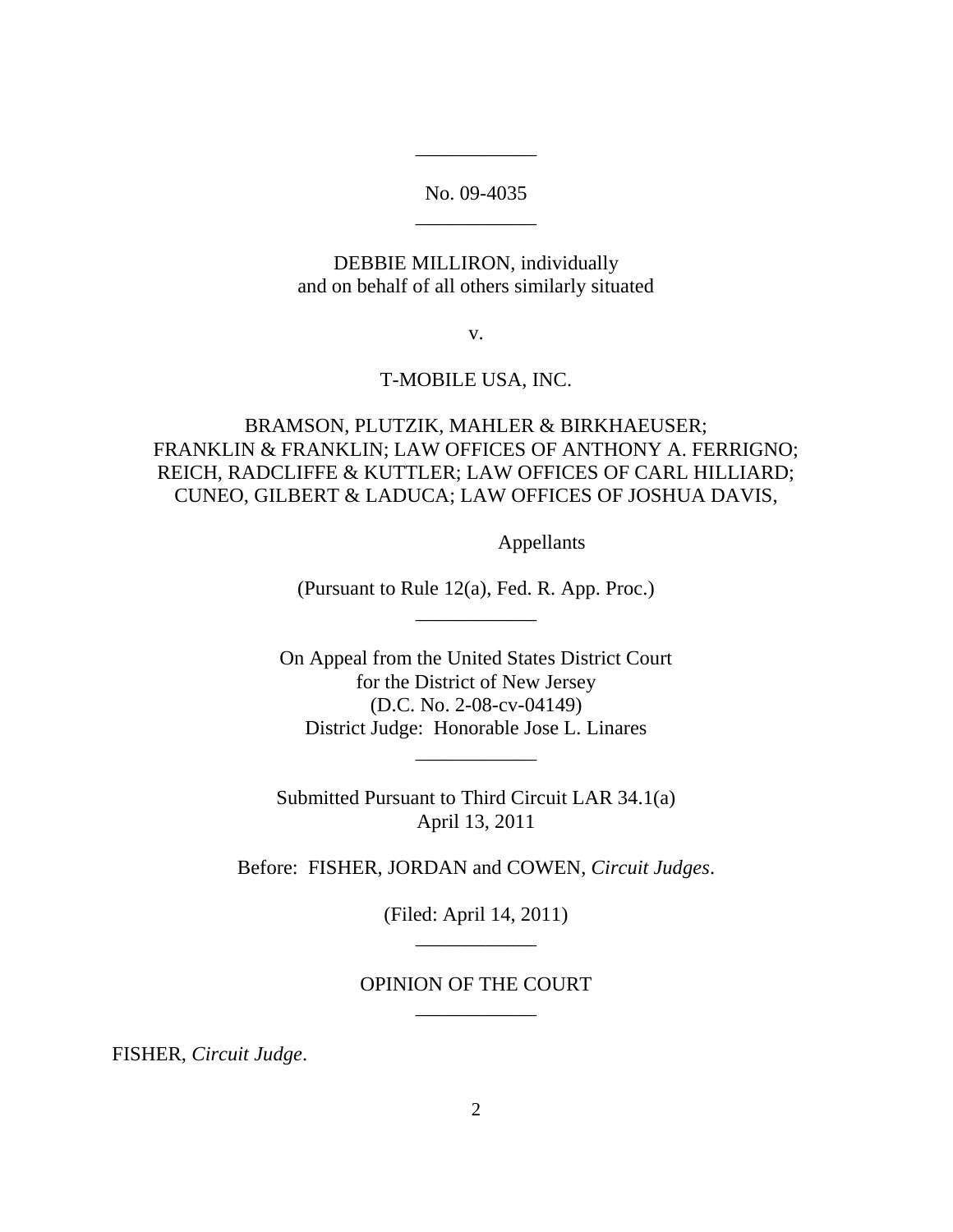Law Office of Scott A. Bursor; Faruqi & Faruqi, LLP; Gilman & Pastor, LLP; Mager & Goldstein, LLP; Gary Hellman; Tamara Ruiz; Margaret Gripaldi; Margaret Schwarz; Bramson, Plutzik, Mahler & Birkhaeuser; Franklin & Franklin; Law Offices of Anthony A. Ferrigno; Reich, Radcliffe & Kuttler; Law Offices of Carl Hilliard; Cuneo, Gilbert & LaDuca; Law Offices of Joshua Davis (collectively, "Appellants") appeal from an order of the District Court granting an award of attorneys' fees. We will affirm.

I.

We write exclusively for the parties, who are familiar with the factual context and legal history of this case. Therefore, we will set forth only those facts necessary to our analysis.

Beginning in 2003, Appellants represented various plaintiffs in several consolidated class action cases in California against cell phone providers, including T-Mobile USA, Inc. ("T-Mobile"), AT & T, Verizon, and Sprint. These actions challenged the providers' imposition of early-termination fees ("ETFs") in cell phone contracts, claiming that the fees violate state consumer protection laws. During the pendency of these cases, Appellants conducted discovery, deposed witnesses, and opposed T-Mobile's preemption challenge. Appellants also opposed a petition filed with the Federal Communications Commission by a trade association representing T-Mobile and other providers seeking a declaratory ruling that the Federal Communications Act preempted plaintiffs' state law claims. In addition, Appellants obtained a favorable ruling against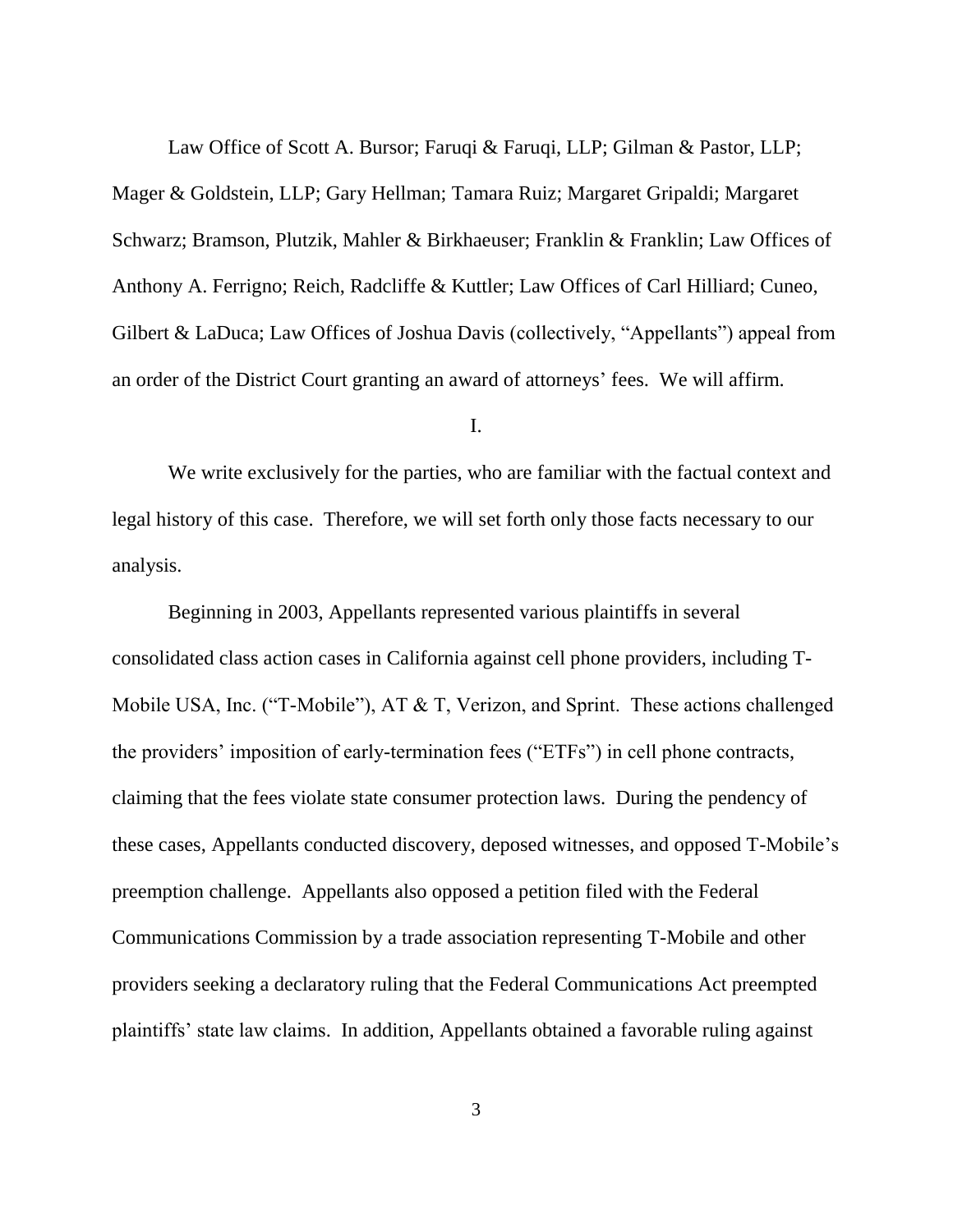Sprint when the court held that the consumer claims were not preempted by federal law. The trial against Sprint proceeded, and the court ruled that the ETFs Sprint imposed were illegal under California law. Thereafter, Verizon settled the case against it for \$21 million. Appellants also defeated T-Mobile's motion to compel arbitration and sought class certification against T-Mobile. Appellants engaged in settlement negotiations with T-Mobile, but they were unsuccessful.

Before the class could be certified against T-Mobile in California, Debbie Milliron filed a class action complaint in the United States District Court for the District of New Jersey challenging T-Mobile's use of ETFs. The District Court preliminarily certified the class and appointed Class Counsel. Thereafter, Class Counsel and T-Mobile agreed to a nationwide class action settlement of \$13.5 million, encompassing the claims against T-Mobile in California. Class Counsel moved for an award of attorneys' fees of 33 1/3 % of the settlement proceeds. Appellants filed motions for their own share of the attorneys' fees, contending that their efforts in the actions pending in California against T-Mobile and other providers prompted T-Mobile to settle. Specifically, Appellants argued that their achievements in the California actions were so significant that they, as opposed to Class Counsel, deserved 80% of the fees.

The District Court conducted a fairness hearing, certified the class, and approved the settlement. In doing so, the District Court awarded attorneys' fees of \$4.5 million, based on the percentage-of-recovery method and also conducted a lodestar crosscheck to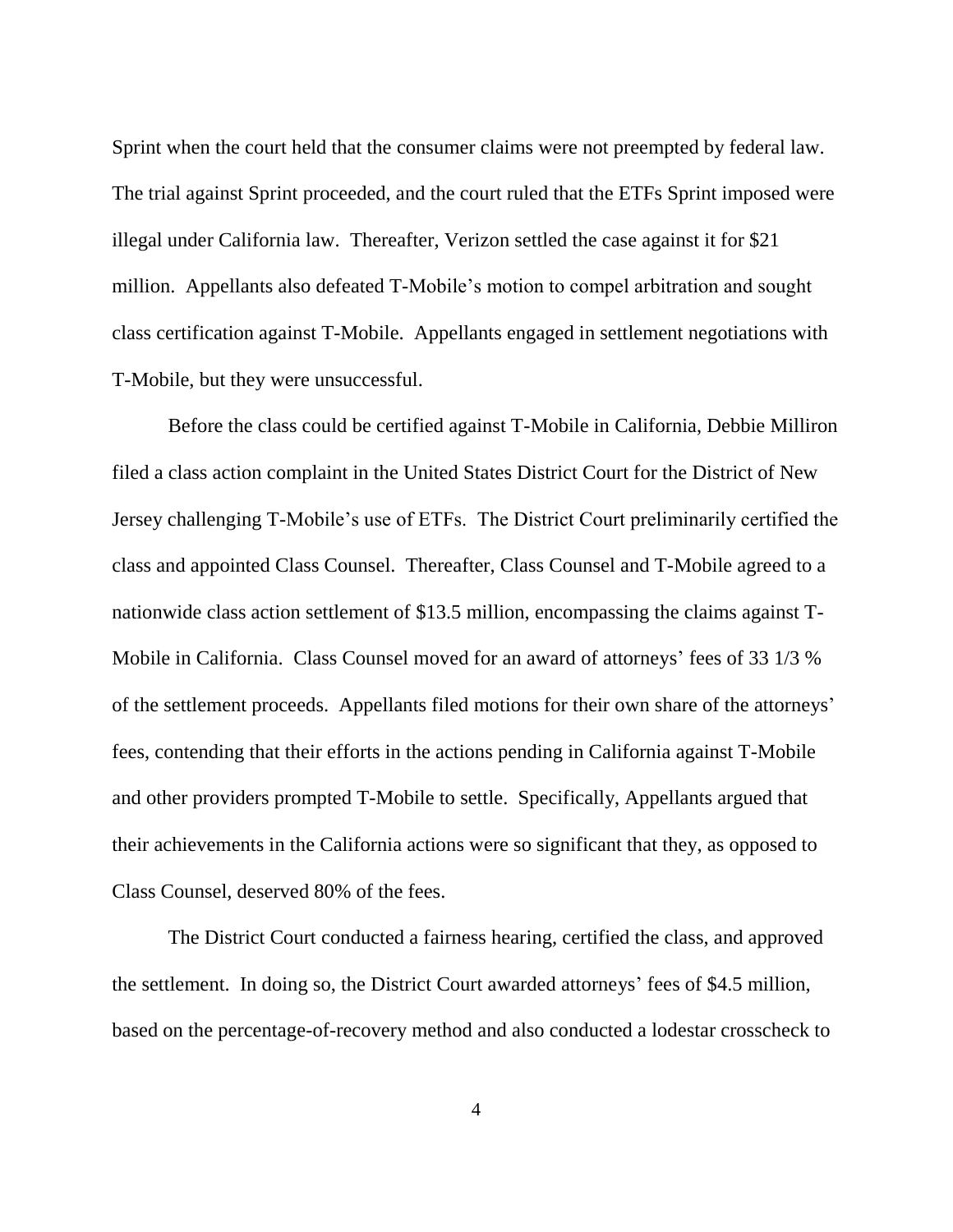verify the reasonableness of the fee award. The District Court noted that it could award fees for work performed prior to the appointment of Class Counsel, and recalled the contributions of Appellants in the California actions. Ultimately, the District Court concluded that Class Counsel were entitled to the majority of the fees because they successfully settled the case, thereby achieving favorable results for the class. Reasoning that 16% of the class members reside in California, the District Court awarded Appellants 16% of the \$4.5 million fee awarded, for a total of \$720,000. Appellants filed timely notices of appeal. $<sup>1</sup>$ </sup>

#### II.

We review the District Court's award of attorneys' fees under an abuse-ofdiscretion standard. *In re Rite Aid Corp. Sec. Litig.*, 396 F.3d 294, 299 (3d Cir. 2005). An abuse of discretion "can occur if the judge fails to apply the proper legal standard or to follow proper procedures in making the determination, or bases an award upon findings of fact that are clearly erroneous." *In re Cendant Corp. PRIDES Litig.*, 243 F.3d 722, 727 (3d Cir. 2001) (internal quotation marks omitted).

On appeal, Appellants advance two arguments: (1) that the District Court abused its discretion in allocating the attorneys' fee award and (2) that the District Court

 $\overline{a}$ 

<sup>&</sup>lt;sup>1</sup> The District Court had jurisdiction pursuant to 28 U.S.C. § 1332(d), and we have jurisdiction under 28 U.S.C. § 1291.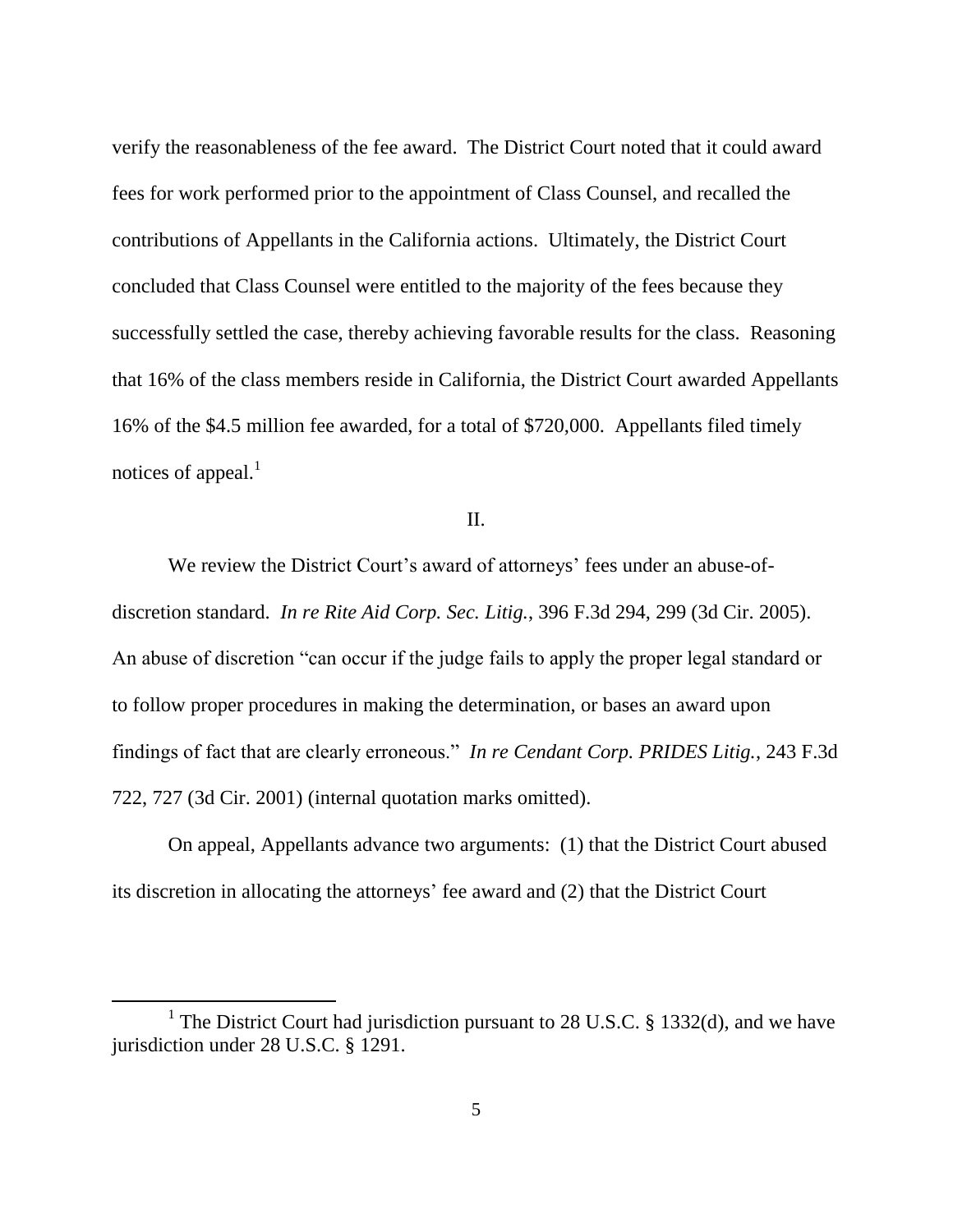incorrectly conducted the lodestar crosscheck in determining that the attorneys' fee award was reasonable. We address each argument in turn.

Generally, a district court may rely on lead counsel to distribute attorneys' fees among those involved, but we have recognized that the court may take a greater role when separate counsel requests fees for work performed prior to the appointment of the lead plaintiff. *See*, *e.g.*, *In re Cendant Corp. Sec. Litig.*, 404 F.3d 173, 194-95 (3d Cir. 2005). In deciding how to allocate fees, "[w]hat is important is that the district court evaluate what class counsel actually did and how it benefitted the class." *In re Prudential Ins. Co. Am. Sales Practice Litig. Agent Actions*, 148 F.3d 283, 342 (3d Cir. 1998). When awarding fees to non-lead counsel, "[o]nly work that actually confers a benefit on the class will be compensable." *Cendant*, 404 F.3d at 197.

Before the District Court, Appellants argued that their efforts in the California action were the catalyst for the settlement in the case at hand and that Class Counsel merely filed a complaint. Appellants assert that the District Court did not properly evaluate their contributions in comparison with those of Class Counsel in awarding them 16% of the attorneys' fees. Appellants' claim is unpersuasive. In a detailed decision, the District Court recognized that Appellants successfully litigated portions of the California actions against T-Mobile and other providers, noting that "their successes [in the California actions] are certainly worth compensating, however, because they directly benefited the California class of T-Mobile subscribers." (App. at 49.) Even so, the

6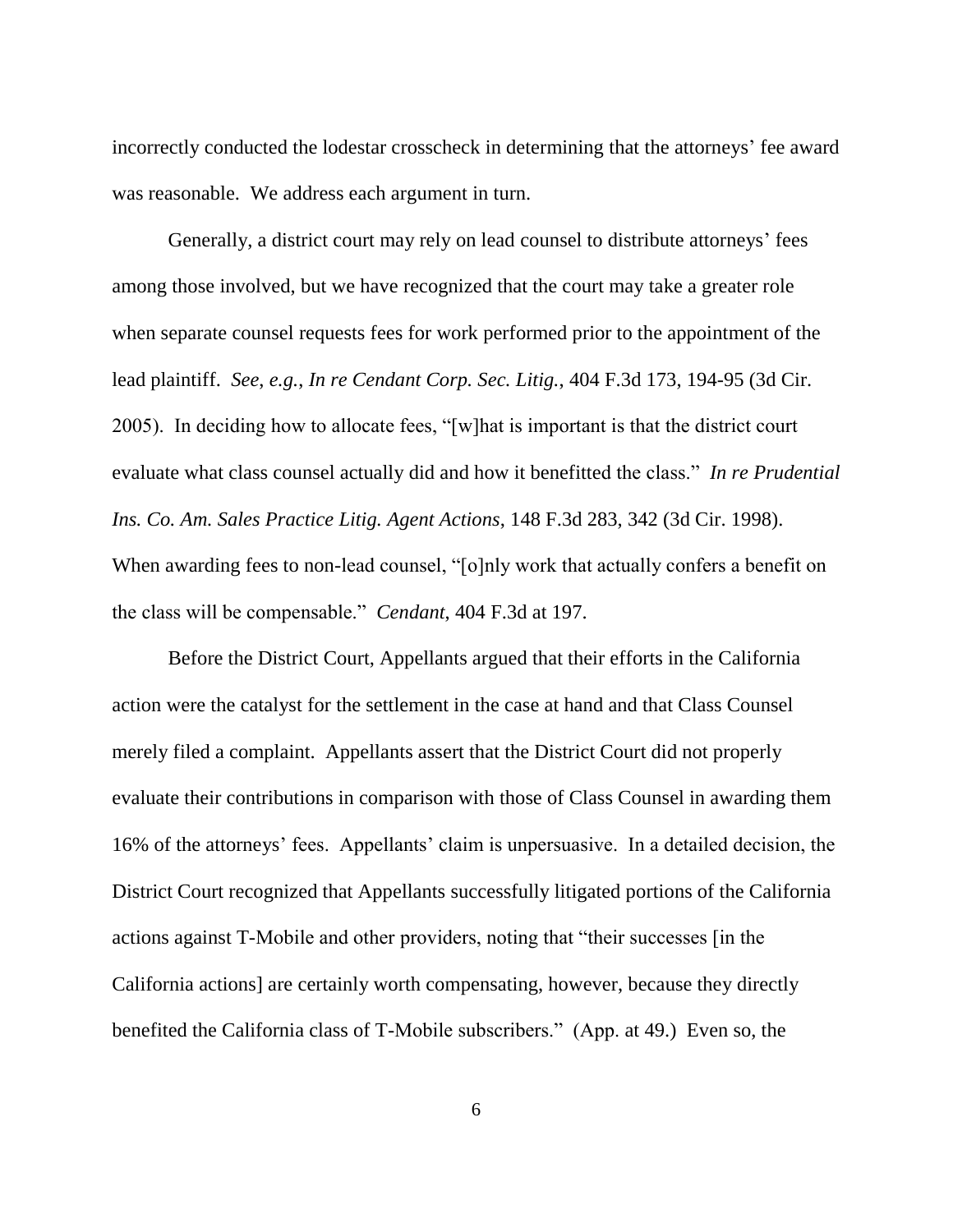District Court rejected Appellants' argument that their efforts in separate cases – mostly against different defendants – would entitle them to the majority of fees in this case against T-Mobile.

In allocating fees, the District Court thoroughly considered "what counsel actually did and how it benefitted the class," *Prudential*, 148 F.3d at 342, namely, Class Counsel's success in bringing suit and negotiating a settlement for the class. The District Court appropriately credited Class Counsel's achievement in procuring a favorable settlement, something Appellants had not done. Appellants' argument that they logged more hours and filed more docket entries in the California actions than did Class Counsel in the case at hand is misplaced. The District Court's inquiry correctly focused on the essential consideration, the benefit to the class, not the amount of time expended. *See id.*  The record demonstrates that the District Court properly considered Appellants' efforts in the California actions to determine "whether or not the attorneys' work provided benefits to the class." *Cendant*, 404 F.3d at 197. Having found that Appellants did benefit the California members of the class, the District Court appropriately exercised its discretion to award them a fee based on the percentage of class members who presumably benefitted from their work.<sup>2</sup> Because the District Court applied the proper legal standard,

 $\overline{a}$ 

<sup>&</sup>lt;sup>2</sup> While other bases of apportionment could have been suggested, the basis that the District Court chose was not an abuse of discretion in this instance.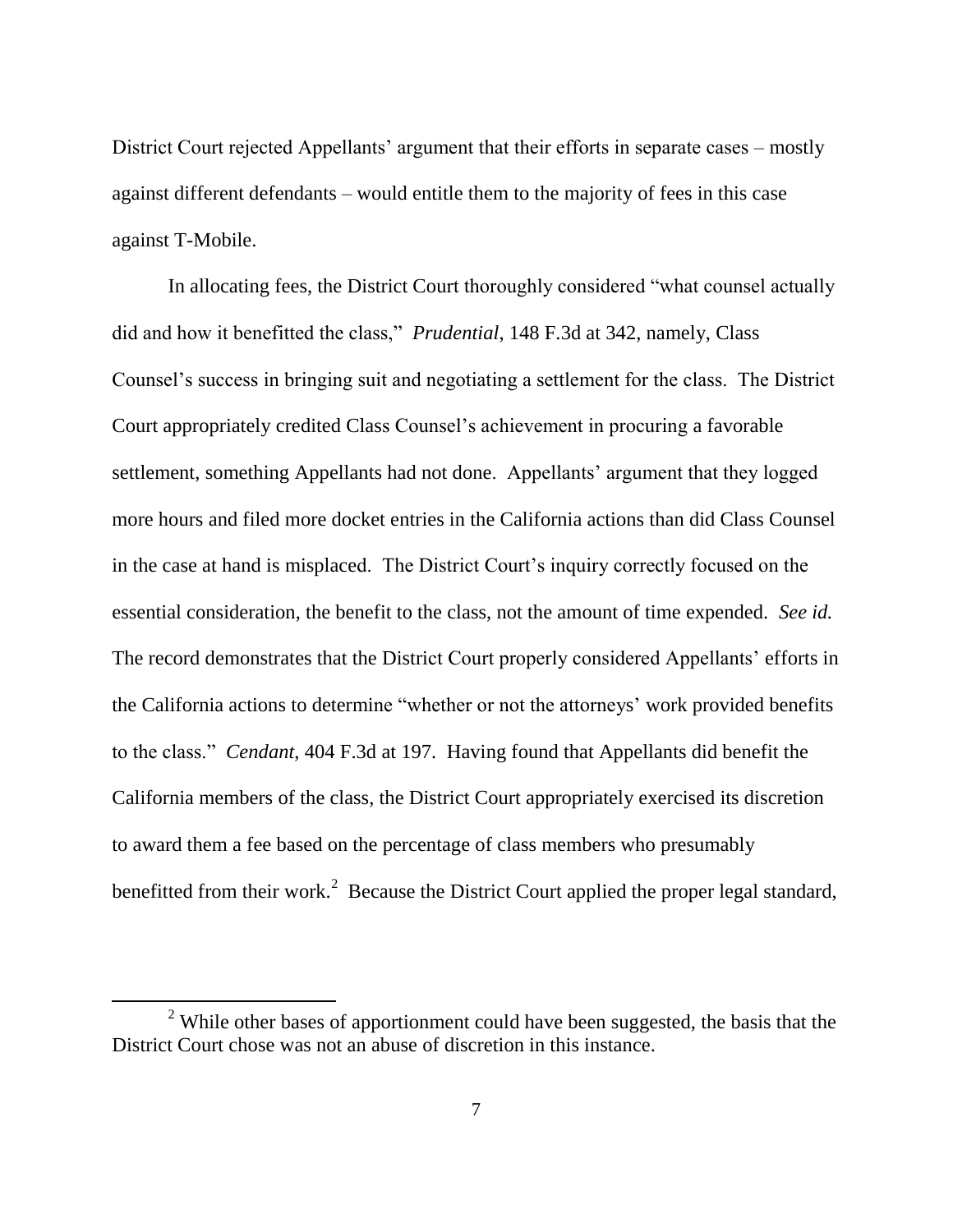explained its reasoning in allocating fees, and arrived at a supportable conclusion, it did not abuse its discretion. *See Cendant PRIDES*, 243 F.3d at 727.

Next, Appellants assert that the District Court incorrectly conducted the lodestar crosscheck. In assessing attorneys' fees, we have approved the use of the percentage-ofrecovery method and the lodestar method. *In re AT & T Corp.*, 455 F.3d 160, 164 (3d Cir. 2006). "The percentage-of-recovery method applies a certain percentage to the settlement fund," while "[t]he lodestar method multiplies the number of hours class counsel worked on a case by a reasonable hourly billing rate for such services." *Id.* The percentage-of-recovery method is favored in common fund cases, such as the settlement here. *Rite Aid*, 396 F.3d at 300. "[W]e have recommended that district courts use the lodestar method to cross-check the reasonableness of a percentage-of-recovery fee award." *AT & T*, 455 F.3d at 164. "The crosscheck is performed by dividing the proposed fee award by the lodestar calculation, resulting in a lodestar multiplier." *Id.* Although "the lodestar multiplier need not fall within any pre-defined range," *id.* at 172 (internal quotation marks omitted), we have approved a multiplier of 2.99 in a relatively simple case. *See Cendant PRIDES*, 243 F.3d at 742.

After calculating the fee award using the percentage-of-recovery method, the District Court compared the percentage fee award against the lodestar. The District Court calculated a lodestar for Class Counsel of \$2,034,268.50. In dividing the fee award by the lodestar, the District Court arrived at a multiplier of 2.21, and found it within the